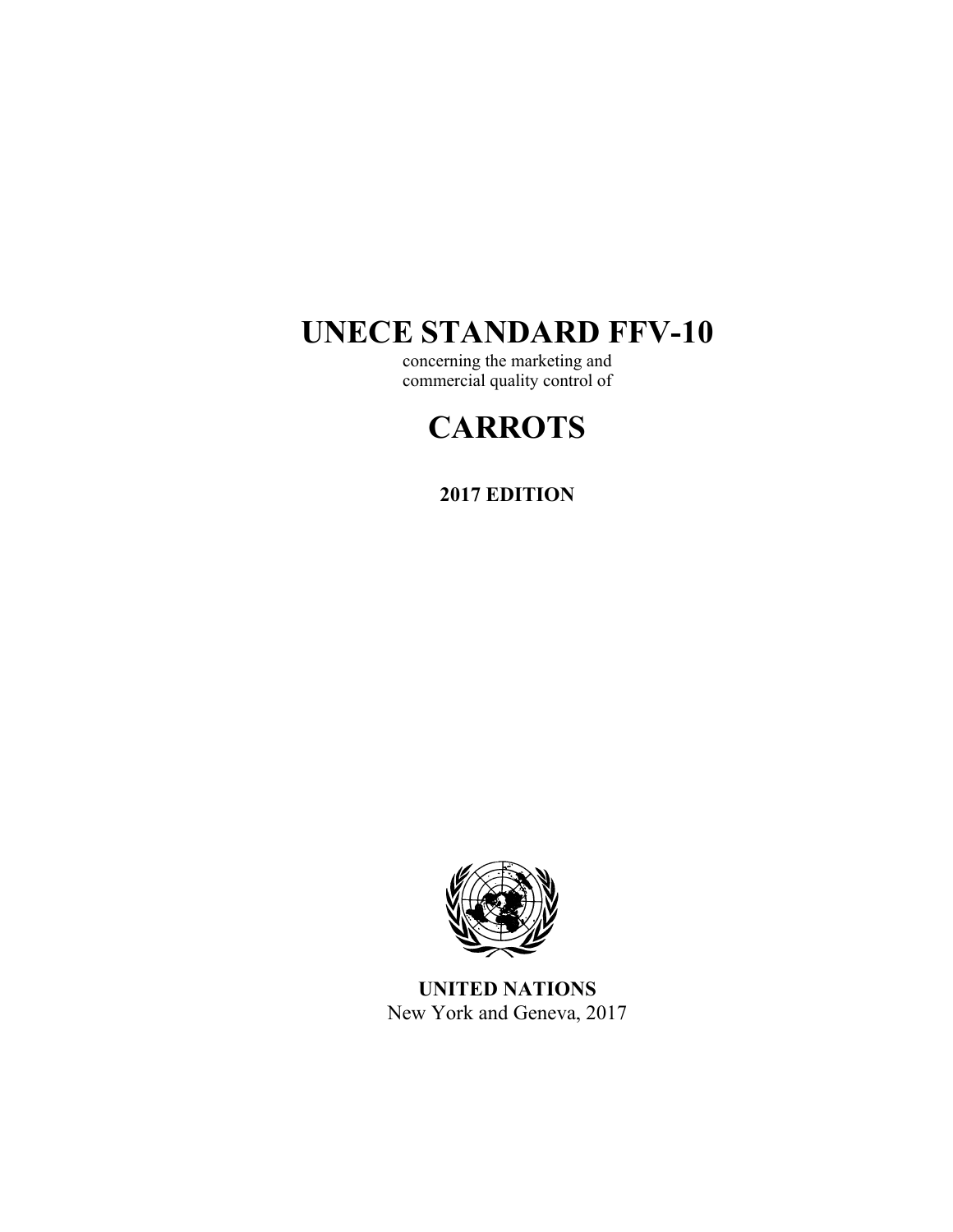#### **NOTE**

#### **Working Party on Agricultural Quality Standards**

The commercial quality standards developed by the Working Party on Agricultural Quality Standards of the United Nations Economic Commission for Europe (UNECE) help facilitate international trade, encourage highquality production, improve profitability and protect consumer interests. UNECE standards are used by governments, producers, traders, importers and exporters, and other international organizations. They cover a wide range of agricultural products, including fresh fruit and vegetables, dry and dried produce, seed potatoes, meat, cut flowers, eggs and egg products.

Any member of the United Nations can participate, on an equal footing, in the activities of the Working Party. For more information on agricultural standards, please visit our website <www.unece.org/trade/agr>.

The present Standard for Carrots is based on document ECE/TRADE/C/WP.7/GE.1/2010/8, reviewed and adopted by the Working Party at its sixty-sixth session.

Aligned with the Standard Layout (2017)

The designations employed and the presentation of the material in this publication do not imply the expression of any opinion whatsoever on the part of the United Nations Secretariat concerning the legal status of any country, territory, city or area or of its authorities, or concerning the delimitation of its frontiers or boundaries. Mention of company names or commercial products does not imply endorsement by the United Nations.

All material may be freely quoted or reprinted, but acknowledgement is requested.

Please contact the following address with any comments or enquiries:

Agricultural Standards Unit Economic Cooperation and Trade Division United Nations Economic Commission for Europe Palais des Nations CH-1211 Geneva 10, Switzerland E-mail: agristandards@unece.org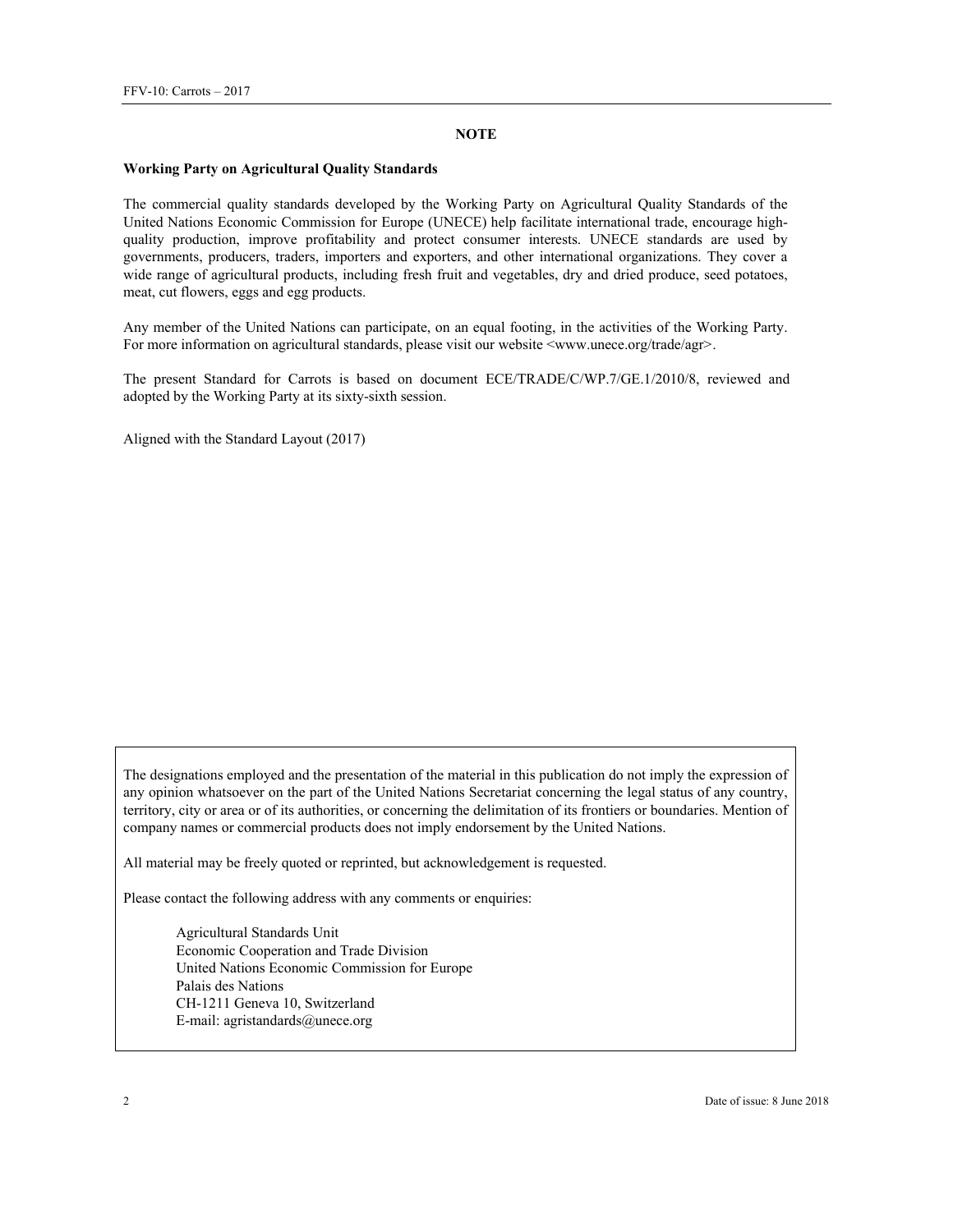# **UNECE Standard FFV-10 concerning the marketing and commercial quality control of carrots**

# **I. Definition of produce**

This standard applies to carrots of varieties (cultivars) grown from *Daucus carota* L. to be supplied fresh to the consumer, carrots for industrial processing being excluded.

Carrots may be marketed with or without leaves.

## **II. Provisions concerning quality**

The purpose of the standard is to define the quality requirements for carrots after preparation and packaging.

However, if applied at stages following export, products may show in relation to the requirements of the standard:

- a slight lack of freshness and turgidity
- for products graded in classes other than the "Extra" Class, a slight deterioration due to their development and their tendency to perish.

The holder/seller of products may not display such products or offer them for sale, or deliver or market them in any manner other than in conformity with this standard. The holder/seller shall be responsible for observing such conformity.

#### **A. Minimum requirements**

In all classes, subject to the special provisions for each class and the tolerances allowed, the carrots must be:

- intact
- sound; produce affected by rotting or deterioration such as to make it unfit for consumption is excluded
- clean, that is to say:
	- practically free of any visible foreign matter, if they are washed
	- practically free of excess dirt and impurities if they are not washed
- practically free from pests
- practically free from damage caused by pests
- firm
- not forked, free of secondary roots
- not woody
- not running to seed
- free of abnormal external moisture i.e. sufficiently dried after washing
- free of any foreign smell and/or taste.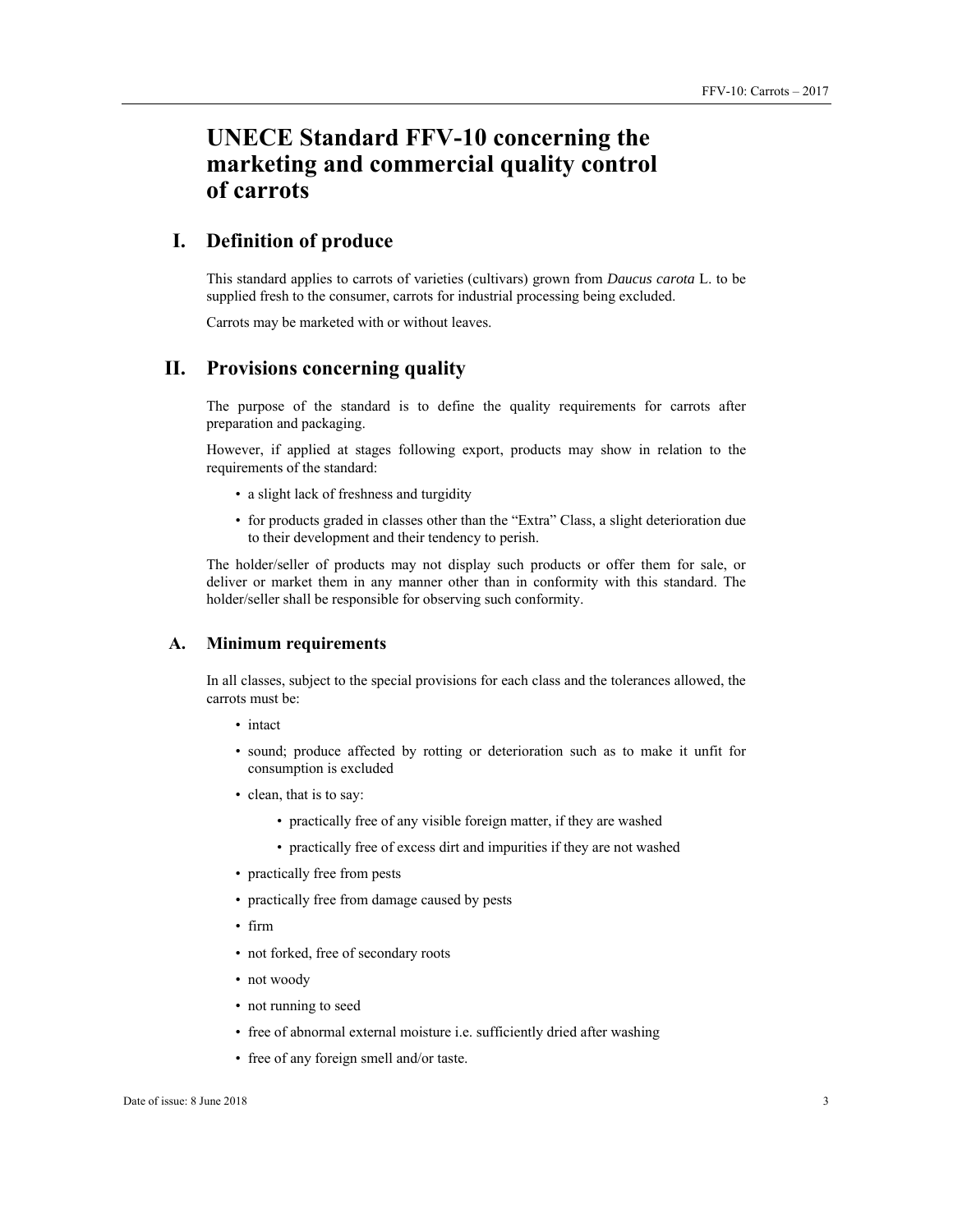In case of topped carrots the leaves must be evened off or cut off at the top of the root.

The development and condition of the carrots must be such as to enable them:

- to withstand transportation and handling
- to arrive in satisfactory condition at the place of destination.

#### **B. Classification**

Carrots are classified in three classes, as defined below:

#### **(i) "Extra" Class**

Carrots in this class must be of superior quality and washed. They must be characteristic of the variety or the varietal type.

The roots must be:

- smooth
- fresh in appearance
- regular in shape
- free of fissures
- free of bruises and cracks
- free of damage due to frost
- free of green or violet/purple tops.

If presented with leaves, leaves must be fresh in appearance.

They must be free from defects with the exception of very slight superficial defects, provided these do not affect the general appearance of the produce, the quality, the keeping quality and presentation in the package.

#### **(ii) Class I**

Carrots in this class must be of good quality. They must be characteristic of the variety or the varietal type.

The roots must be:

• fresh in appearance.

If presented with leaves, leaves must be fresh in appearance.

The following slight defects, however, may be allowed, provided these do not affect the general appearance of the produce, the quality, the keeping quality and presentation in the package:

- a slight defect in shape
- slight defects in colouring
- slight healed cracks
- slight cracks or fissures due to handling or washing
- green or violet/purple tops up to:
	- 1 cm long for roots not exceeding 10 cm in length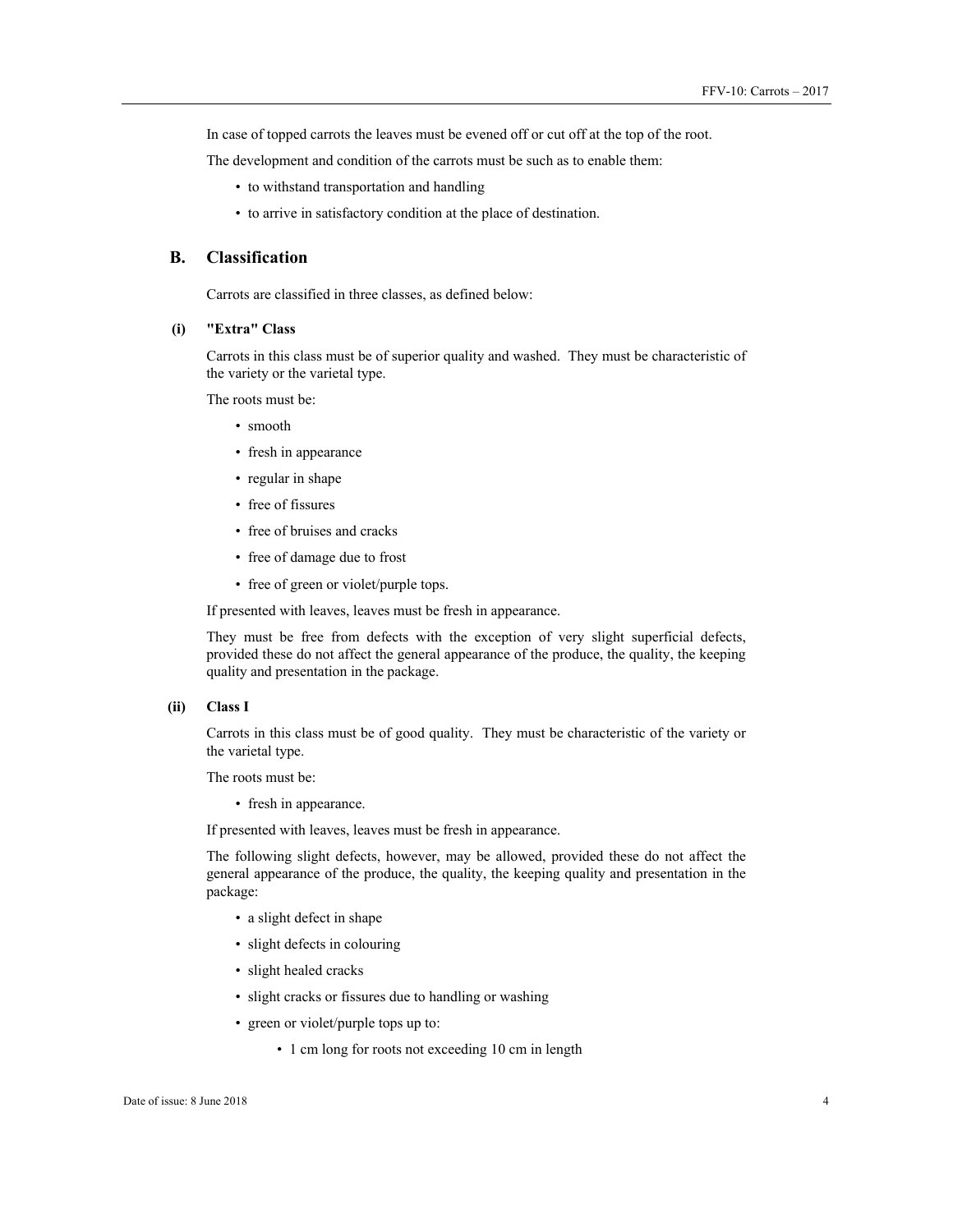• 2 cm for other roots.

#### **(iii) Class II**

This class includes carrots that do not qualify for inclusion in the higher classes but satisfy the minimum requirements specified above.

The following defects may be allowed, provided the carrots retain their essential characteristics as regards the quality, the keeping quality and presentation:

- defects in shape
- defects in colouring
- healed cracks not reaching the heart
- cracks or fissures due to handling or washing
- green or violet/purple tops up to:
	- 2 cm long for roots not exceeding 10 cm in length
	- 3 cm for other roots.

# **III. Provisions concerning sizing**

Size is determined by the maximum diameter or the weight of the root when without foliage.

The minimum size shall be:

- 10 mm when sizing is by diameter and 8 g when sizing is by weight in the case of early carrots<sup>1</sup> and small-root varieties
- 20 mm when sizing is by diameter and 50 g when sizing is by weight in the case of main-crop carrots and large-root varieties.

The maximum size shall be:

- 40 mm when sizing is by diameter and 150 g when sizing is by weight in the case of early carrots and small-root varieties
- 45 mm when sizing is by diameter and 200 g when sizing is by weight in the case of main-crop carrots and large-root varieties of the "Extra" Class.

To ensure uniformity in size, the range in size between produce in the same package shall not exceed:

- 20 mm or 150 g for Class "Extra"
- 30 mm or 200 g for Class I.

# **IV. Provisions concerning tolerances**

At all marketing stages, tolerances in respect of quality and size shall be allowed in each lot for produce not satisfying the requirements of the class indicated.

 $\frac{1}{1}$  Roots in which growth has not been arrested.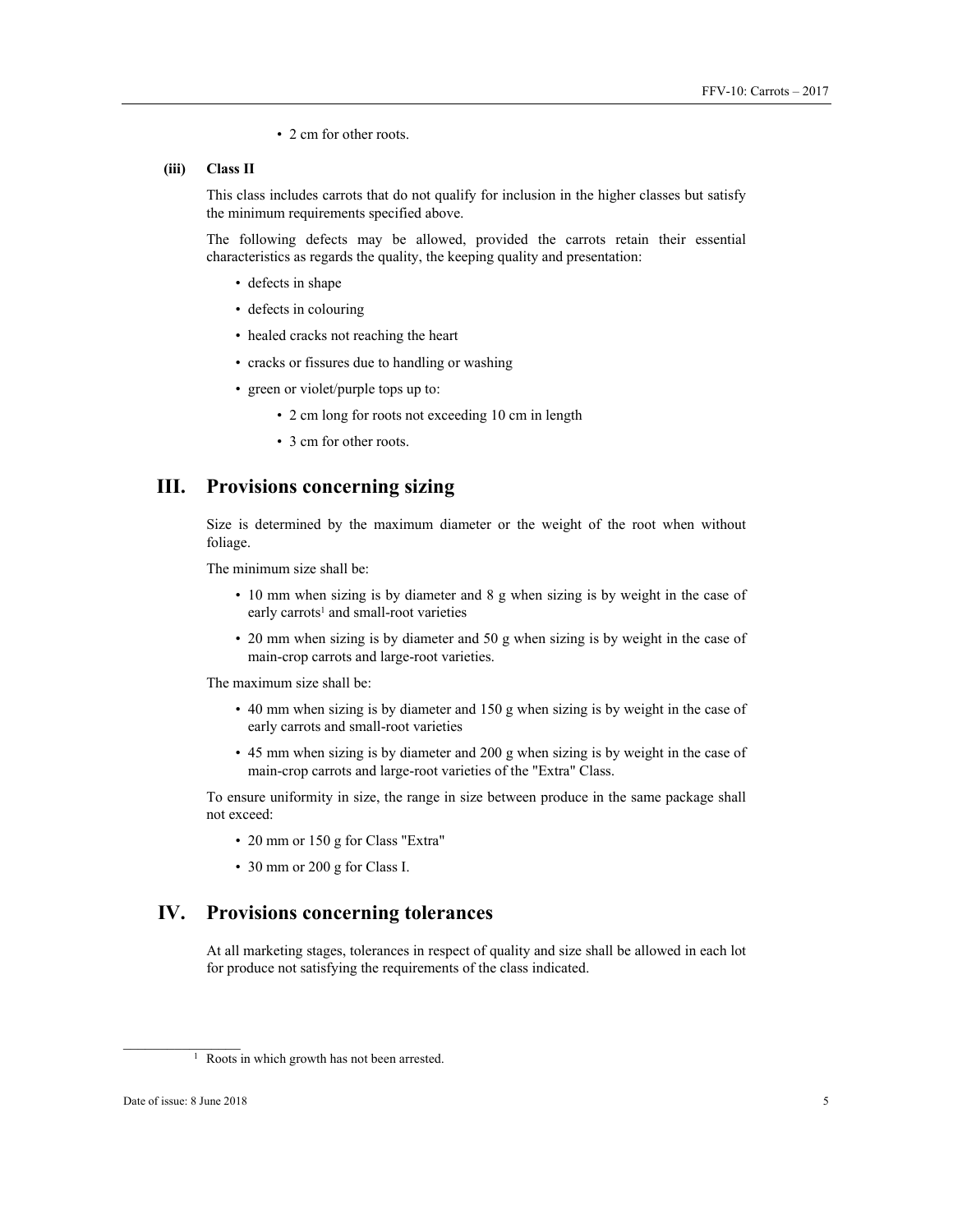#### **A. Quality tolerances**

#### **(i) "Extra" Class**

A total tolerance of 5 per cent, by number or weight, of carrots not satisfying the requirements of the class but meeting those of Class I is allowed. Within this tolerance not more than 0.5 per cent in total may consist of produce satisfying the requirements of Class II quality.

In addition, a total tolerance of 5 per cent by weight of carrots having a slight trace of green or violet/purple colouring at the top is allowed.

#### **(ii) Class I**

A total tolerance of 10 per cent, by number or weight, of carrots not satisfying the requirements of the class but meeting those of Class II is allowed. Within this tolerance not more than 1 per cent in total may consist of produce satisfying neither the requirements of Class II quality nor the minimum requirements, or of produce affected by decay. However, broken carrots and/or carrots that have lost their tips are excluded from that tolerance.

In addition, a total tolerance of 10 per cent by weight of broken carrots and/or carrots that have lost their tips is allowed.

#### **(iii) Class II**

A total tolerance of 10 per cent, by number or weight, of carrots satisfying neither the requirements of the class nor the minimum requirements is allowed. Within this tolerance not more than 2 per cent in total may consist of produce affected by decay.

In addition, a total tolerance of 25 per cent by weight of broken carrots is allowed.

## **B. Size tolerances**

For all classes (if sized): a total tolerance of 10 per cent, by number or weight, of carrots not satisfying the requirements as regards sizing is allowed.

# **V. Provisions concerning presentation**

#### **A. Uniformity**

The contents of each package must be uniform and contain only carrots of the same origin, variety or varietal type, quality and size (if sized).

However, a mixture of carrots of distinctly different varietal types and/or colours may be packed together in a package, provided they are uniform in quality and, for each varietal type and/or colour concerned, in origin. However, in case of those mixtures uniformity in size is not required.

The visible part of the contents of the package must be representative of the entire contents.

#### **B. Packaging**

Carrots must be packed in such a way as to protect the produce properly.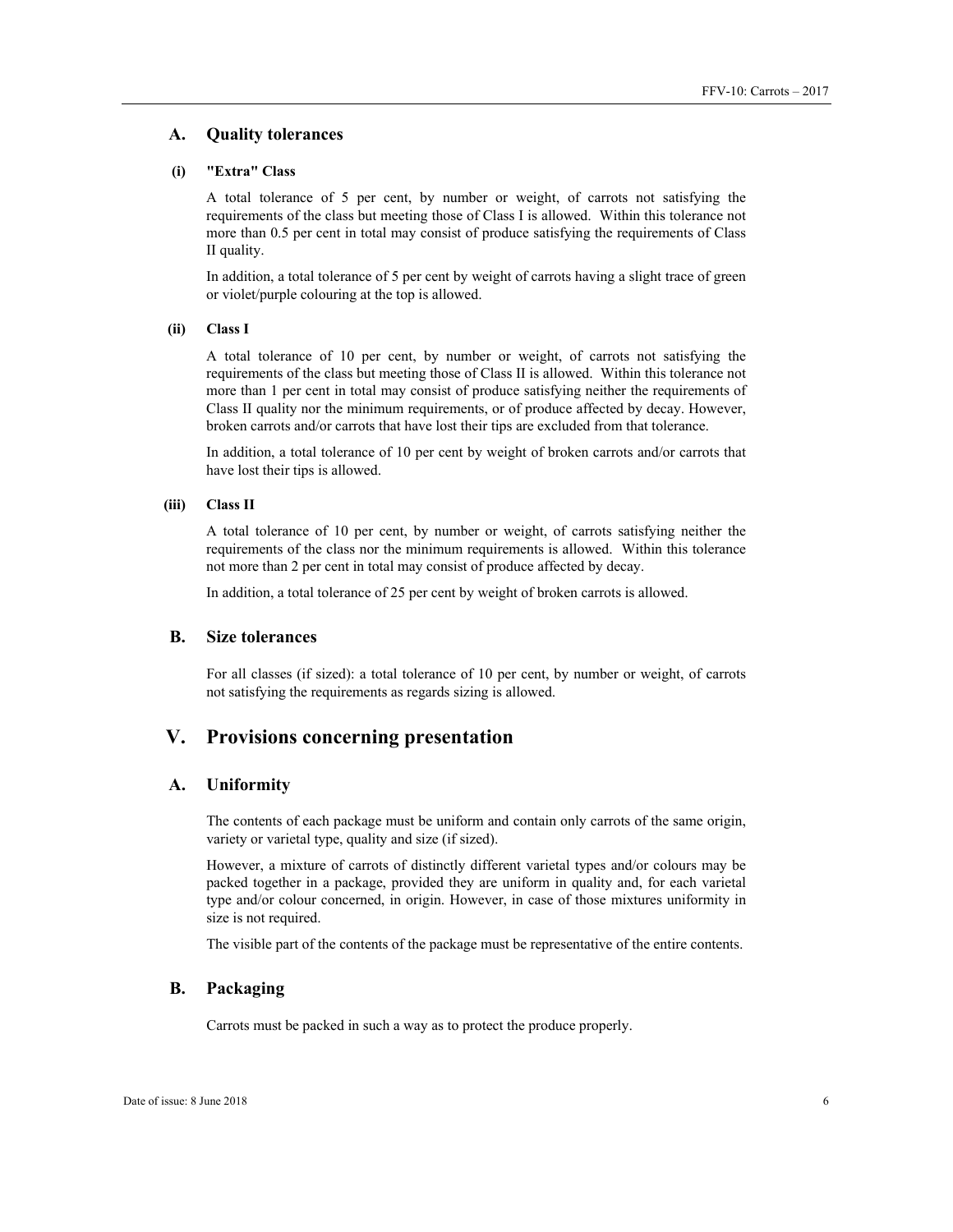The materials used inside the package must be clean and of a quality such as to avoid causing any external or internal damage to the produce. The use of materials, particularly of paper or stamps bearing trade specifications, is allowed, provided the printing or labelling has been done with non-toxic ink or glue.

Packages must be free of all foreign matter.

## **VI. Provisions concerning marking**

Each package<sup>2</sup> must bear the following particulars, in letters grouped on the same side, legibly and indelibly marked, and visible from the outside:

## **A. Identification**

Packer and/or dispatcher/exporter:

Name and physical address (e.g. street/city/region/postal code and, if different from the country of origin, the country) or a code mark officially recognized by the national authority<sup>3</sup> if the country applying such a system is listed in the UNECE database.

## **B. Nature of produce**

- If the contents are not visible from the outside:
	- "Bunched carrots" or "carrots"
	- "Early carrots" or "main-crop carrots".
- "Mixture of carrots", or equivalent denomination, in the case of a mixture of distinctly different varietal types and/or colours of carrots. If the produce is not visible from the outside, the varietal types and/or colours and the quantity of each in the package must be indicated.

## **C. Origin of produce**

- Country of origin<sup>4</sup> and, optionally, district where grown, or national, regional or local place name.
- In the case of a mixture of distinctly different varietal types and/or colours of carrots of different origins, the indication of each country of origin shall appear next to the name of the varietal type and/or colour concerned.

<sup>&</sup>lt;sup>2</sup> These marking provisions do not apply to sales packages presented in packages. However, they do apply to sales packages (pre-packages) presented individually.<br><sup>3</sup> The national legislation of a number of countries requires the explicit declaration of the name and

address. However, in the case where a code mark is used, the reference "packer and/or dispatcher (or equivalent abbreviations)" has to be indicated in close connection with the code mark, and the code mark should be preceded by the ISO 3166 (alpha) country/area code of the recognizing country, if not the country of origin.<br><sup>4</sup> The full or a commonly used name should be indicated.